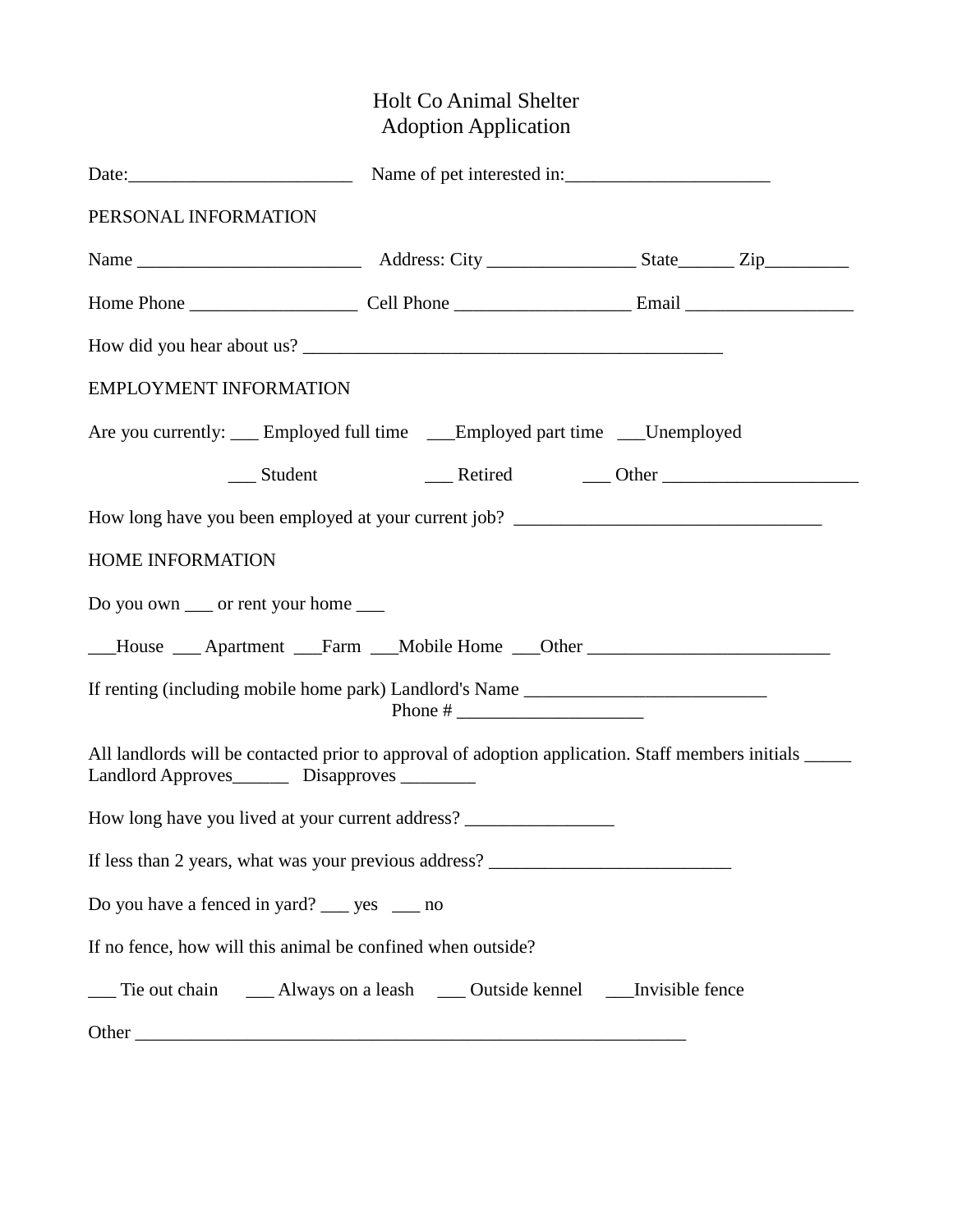# Holt Co Animal Shelter Adoption Application

# FAMILY INFORMATION

| How many adults live at this home?<br>How many children live at this home? _______ Ages ______________________________<br>Are children frequently at this home?<br>Does anyone in your family have allergy problems? __Yes __ No |  |  |  |  |
|----------------------------------------------------------------------------------------------------------------------------------------------------------------------------------------------------------------------------------|--|--|--|--|
| ADOPTION INFORMATION                                                                                                                                                                                                             |  |  |  |  |
| Why do you wish to adopt this pet? Check all that apply:                                                                                                                                                                         |  |  |  |  |
| Love animals, want to help pet in need Feel sorry for the animal                                                                                                                                                                 |  |  |  |  |
| ___ Companionship ______ Animal is cute, just cant leave it behind                                                                                                                                                               |  |  |  |  |
| <u>I</u> My children will learn to be responsible for/care for another creature                                                                                                                                                  |  |  |  |  |
|                                                                                                                                                                                                                                  |  |  |  |  |
| __ Guard dog for home ____Companion for another pet                                                                                                                                                                              |  |  |  |  |
| How will your pet get its exercise?                                                                                                                                                                                              |  |  |  |  |
| __Taken on daily walks/runs ___ Couch potato<br>__ Just short walks ______ Yard exercise                                                                                                                                         |  |  |  |  |
| <b>CURRENT PAST PETS</b>                                                                                                                                                                                                         |  |  |  |  |
| Have you ever given up a pet? __ Yes _ No<br>If yes, please explain :                                                                                                                                                            |  |  |  |  |
| Any other pets in household? ___Yes __No<br>Are they current on Vaccinations? ___ Yes<br>N <sub>o</sub>                                                                                                                          |  |  |  |  |
|                                                                                                                                                                                                                                  |  |  |  |  |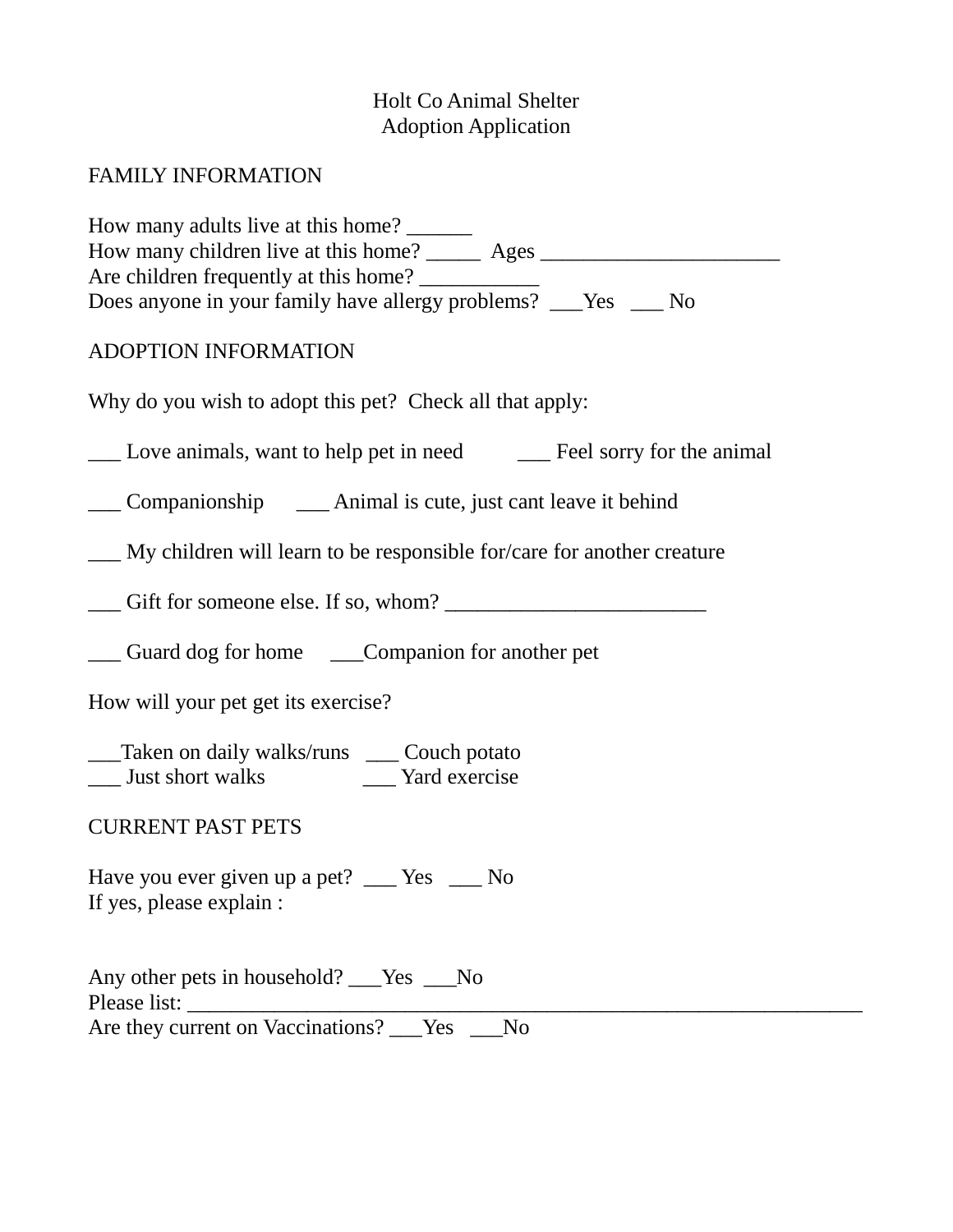## Holt Co Animal Shelter Adoption Application

#### VETERINARY CARE

Please list the veterinary care you plan to give your pet?

| <b>TRAINING &amp; BEHAVIOR</b><br>Do any of these behaviors or characteristics present a problem for you: |  |
|-----------------------------------------------------------------------------------------------------------|--|
| __Jumping on furniture ___ Chewing ___Shedding ___Digging ___ Jumping on people<br>___ Barking/Howling    |  |
| How would you handle elimination problems in the house? _________________________                         |  |
| Would you consider taking your dog to obedience classes ? ___ Yes ___ No                                  |  |
| <b>RESPONSIBILITY</b>                                                                                     |  |
| If under the age of 21, how old is this person?                                                           |  |
| Where will the pet sleep at night? __ in the house? __ in the garage? __ in an outside kennel?            |  |
|                                                                                                           |  |
| What would cause you to return the pet?                                                                   |  |
|                                                                                                           |  |
|                                                                                                           |  |
|                                                                                                           |  |

## PERSONAL REFERENCES

| NAME: | PHONE: |
|-------|--------|
|       |        |
| NAME: | PHONE: |